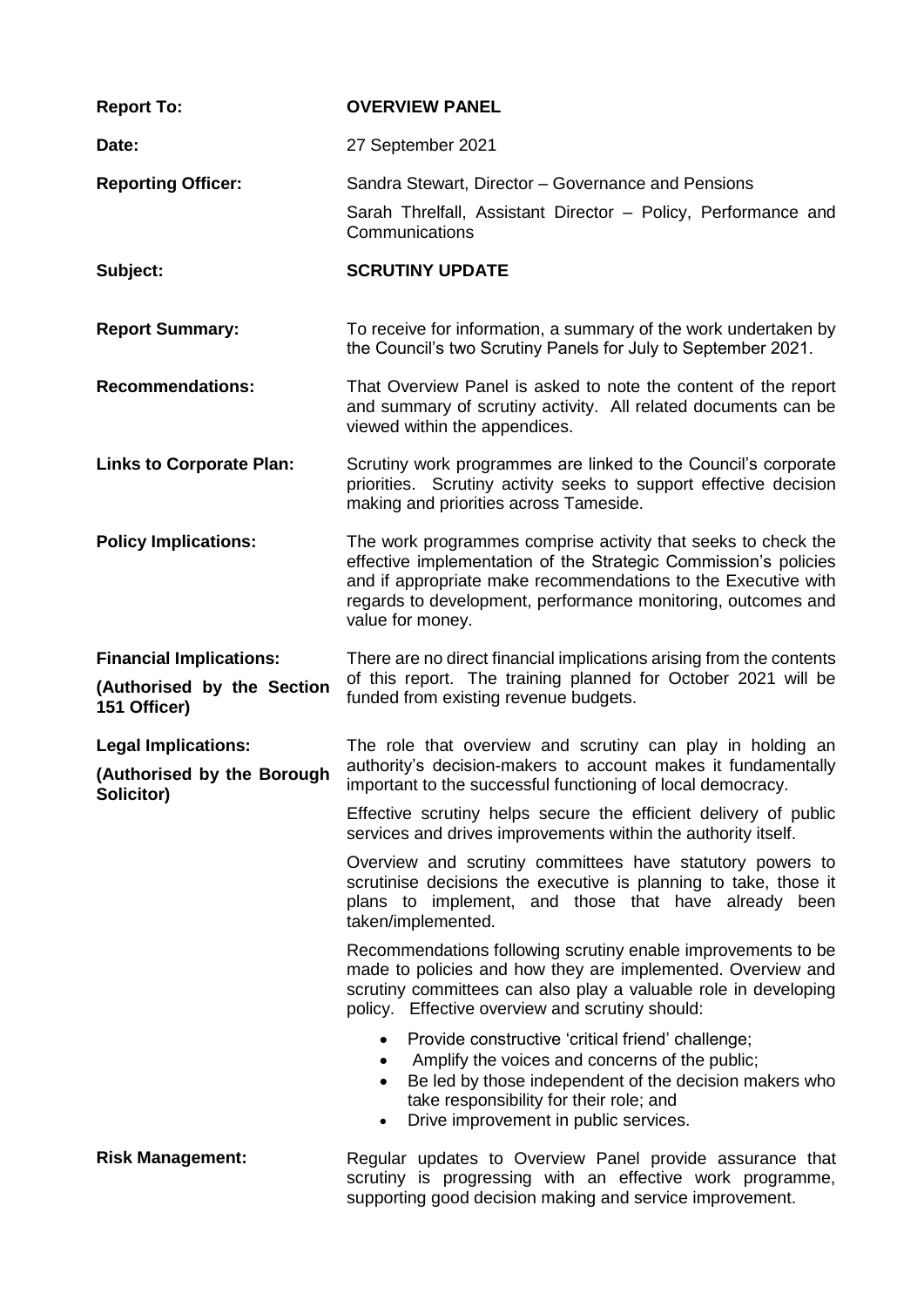**Access to Information:** The background papers relating to this report can be inspected by contacting Paul Radcliffe, Policy and Strategy Lead by:



e-mail: [paul.radcliffe@tameside.gov.uk](mailto:paul.radcliffe@tameside.gov.uk)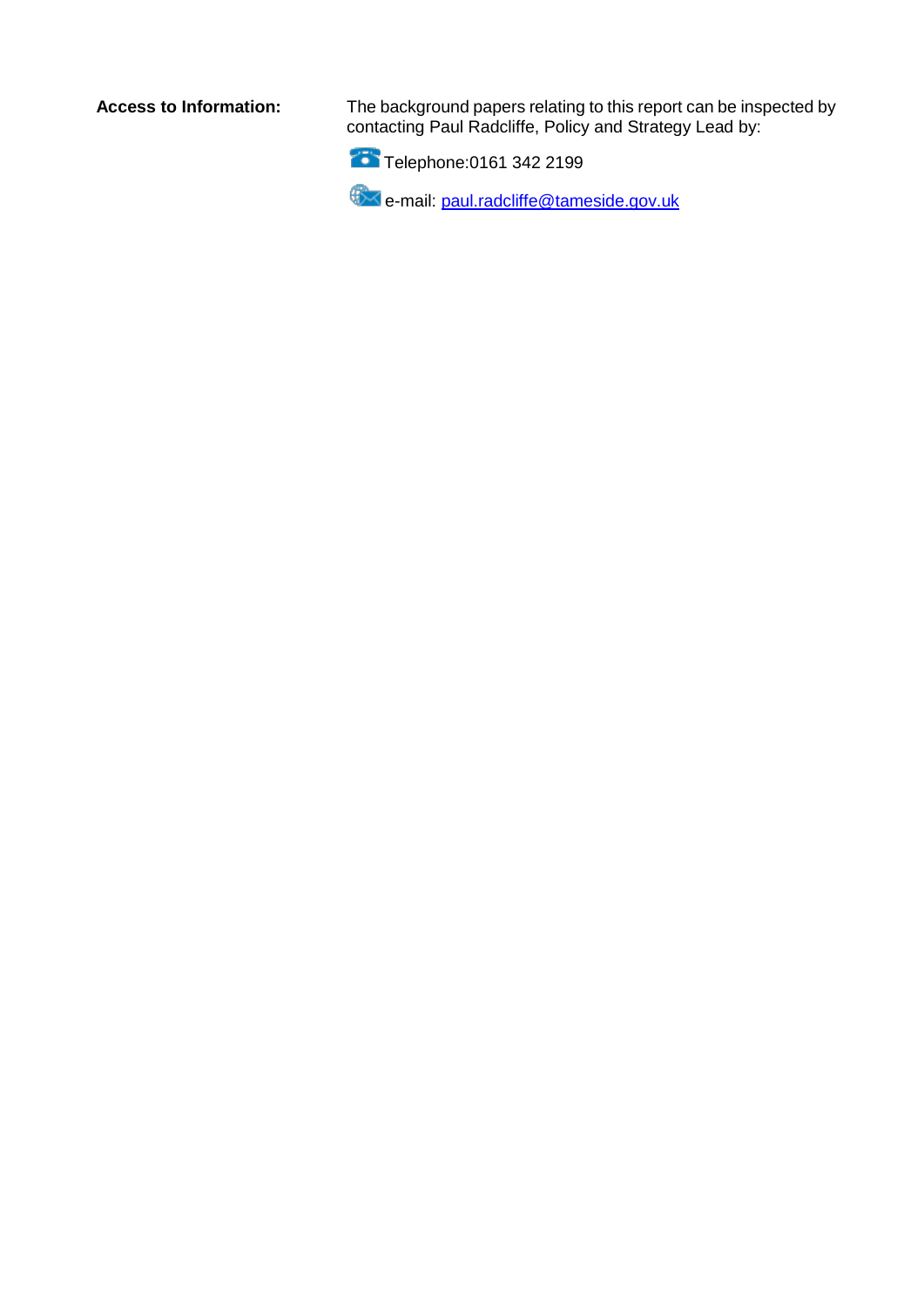# **1. INTRODUCTION**

- 1.1 The Scrutiny Update provides a platform for appropriate insight, activity, outcomes and proposals to be relayed. This method of reporting supports the improved responsiveness of scrutiny work and also prevents any delay in the communication of key messages.
- 1.2 The report, by nature, aims to provide members with a general summary of scrutiny activity and proposals. It remains that all reports produced by scrutiny panels as a result of in-depth review will be tabled separately at the earliest opportunity.

## **2. SCRUTINY ACTIVITY**

2.1 Scrutiny in practice remains mindful of the suitability and appropriateness of timings with regards to the impact and value of planned activity. This includes the selection and order of topics and updates to be received during the year. The annual work programmes and priorities were agreed at the June meetings and this coincides with consultation activity for which a valued response and input can be achieved. The tables below provide a summary and chronology of scrutiny activity.

| PLACE AND EXTERNAL RELATIONS |                                                                                                                                                                                                                                                                                                                         |                                                                                                                                                                                                                                                                                                                                                         |  |  |  |  |  |
|------------------------------|-------------------------------------------------------------------------------------------------------------------------------------------------------------------------------------------------------------------------------------------------------------------------------------------------------------------------|---------------------------------------------------------------------------------------------------------------------------------------------------------------------------------------------------------------------------------------------------------------------------------------------------------------------------------------------------------|--|--|--|--|--|
|                              | 27 July 2021                                                                                                                                                                                                                                                                                                            | 7 September 2021                                                                                                                                                                                                                                                                                                                                        |  |  |  |  |  |
|                              | The Panel met Councillor Oliver Ryan,<br>Member, Finance<br>Executive<br>and<br>Economic Growth; Jayne Traverse,<br>Director of Growth; and Damien<br>Cutting, Economic Growth Lead, to<br>receive an update and overview of the<br>economic impact of Covid-19, the<br>future<br>response, recovery and<br>priorities. | The Panel met Councillor Leanne Feeley,<br>$\bullet$<br>Executive<br>Member, Lifelong Learning,<br>Equalities, Culture and Heritage; Emma<br>Varnam, Assistant Director, Operations and<br>Neighbourhoods; and Mandy Kinder, Head<br>of Cultural and Customer Services, to<br>receive an update regarding the Council's<br>cultural offer and strategy. |  |  |  |  |  |
|                              | The Chair advised members of future<br>activity. It was agreed that a working<br>group will be established to review the<br>Asset<br>Council's<br>Management<br>Framework and Policy.                                                                                                                                   | The Panel met Councillor Oliver Ryan,<br>$\bullet$<br>Executive Member, Finance and Economic<br>Growth; and Caroline Barlow, Assistant<br>Director of Finance, to receive an update on<br>the 2021/22 budget and looking ahead.                                                                                                                         |  |  |  |  |  |
|                              | The Scrutiny Panel will continue to<br>monitor some of the key issues and<br>impacts that Covid-19 has had on<br>services for homelessness, housing<br>and accommodation.<br>The Chair<br>advised of initial research and<br>- a<br>desktop review to be undertaken.                                                    | Received for information the Corporate Plan<br>$\bullet$<br>Scorecard.                                                                                                                                                                                                                                                                                  |  |  |  |  |  |

#### **Figure 1: Breakdown of activity at the formal Scrutiny Panel meetings**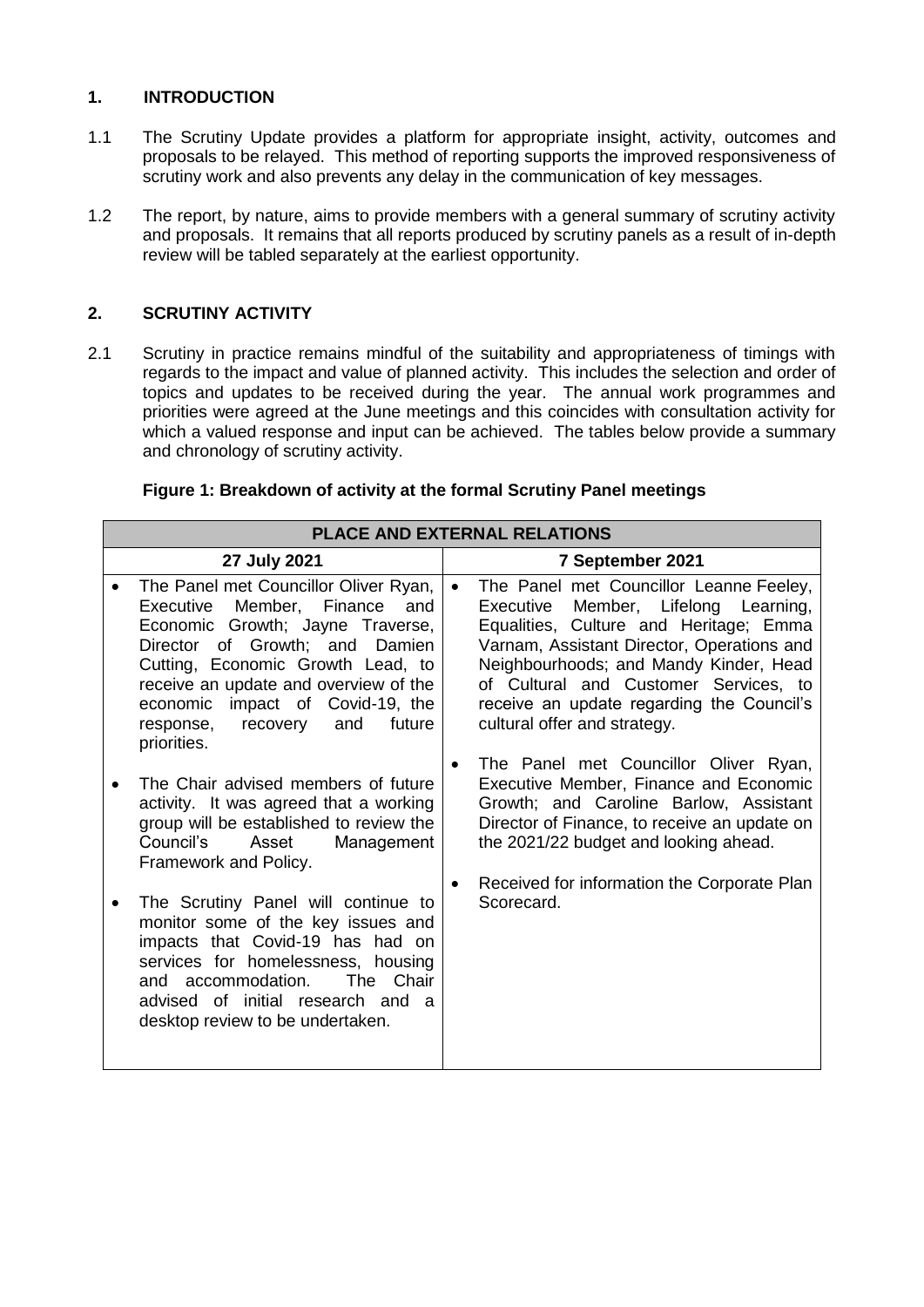|              | <b>INTEGRATED CARE AND WELLBEING</b>                                                                                                                                                                                                                                            |  |                                                                                                                                                                                                                                                                                                                   |  |  |  |
|--------------|---------------------------------------------------------------------------------------------------------------------------------------------------------------------------------------------------------------------------------------------------------------------------------|--|-------------------------------------------------------------------------------------------------------------------------------------------------------------------------------------------------------------------------------------------------------------------------------------------------------------------|--|--|--|
| 29 July 2021 |                                                                                                                                                                                                                                                                                 |  | 9 September 2021                                                                                                                                                                                                                                                                                                  |  |  |  |
|              | The Panel met Councillor Bill Fairfoull,<br>Deputy Executive Leader (Children's<br>and Families); and Richard Hancock,<br>Director of Children's Services, to<br>receive an update on outcomes from<br>the recent Ofsted Focused Visit                                          |  | The Panel met Councillor Eleanor Wills,<br>Adult Social Care and Health; Jessica<br>Williams, Director of Commissioning; Lynzi<br>Shepherd, Head of Mental Health; and<br>Emma Richardson, Pennine Care, to receive<br>an update regarding the accessibility of local<br>mental health services and responding to |  |  |  |
|              | The Chair advised members of future<br>activity. It was agreed that a working<br>group will be established to review<br>mental health provision and impacts of<br>Covid-19. To receive an update and<br>overview of the topic at the next panel<br>meeting on 9 September 2021. |  | impacts of Covid-19 with regard to demand<br>pressures and ongoing support for residents.<br>The Panel met Caroline Barlow, Assistant<br>Director of Finance, to receive an update on<br>the 2021/22 budget and looking ahead.<br>Received for information the Corporate Plan<br>Scorecard.                       |  |  |  |

## **Mid-year Budget Update**

- 2.2 The independence of scrutiny enables members to seek assurances on the Council's financial position during 2021/22 and looking forward to budget planning, process and priorities for 2022/23. Added attention will continue to be placed on budget impacts and recovery related to Covid-19. Where appropriate, priorities will continue to inform future scrutiny activity and work programmes.
- 2.3 As detailed in figure 1 the Scrutiny Panels received a mid-year budget update at meetings held on 7 and 9 September 2021. As is customary, the Executive will receive a formal response as a letter of Scrutiny Chairs to Councillor Ryan and the Deputy Section 151 Officer. The letter aims to capture discussion points from the meetings, highlight any concerns and specific areas for consideration in supporting the Council's ongoing work in this area.

#### **Future Activity and Working Groups**

- 2.4 A working group of the Place and External Relations Scrutiny Panel will consider the Council's asset management framework and policy. The initial meeting will take place on 29 September 2021.
- 2.5 A working group of the Integrated Care and Wellbeing Scrutiny Panel will consider mental health provision. Detail from the Scrutiny Panel meeting held on 9 September will inform lines of inquiry for the review and future meetings of the working group.
- 2.6 A meeting of the fixed Children's Working Group took place on 20 September 2021. The group received an overview of foster carer marketing and recruitment.

#### **Training and Development**

- 2.7 There is an ongoing commitment to ensure all scrutiny members receive a suitable level of training and guidance. In addition to resources identified within the monthly update emails it is important that new and existing members have access to external provision based on scrutiny principles, national guidance and expectations.
- 2.8 A training session for all Scrutiny members last took place in September 2018. Dr Stephanie Snape in partnership with North West Employers delivered a session in person with content focused on fundamentals, process and shaping successful Scrutiny.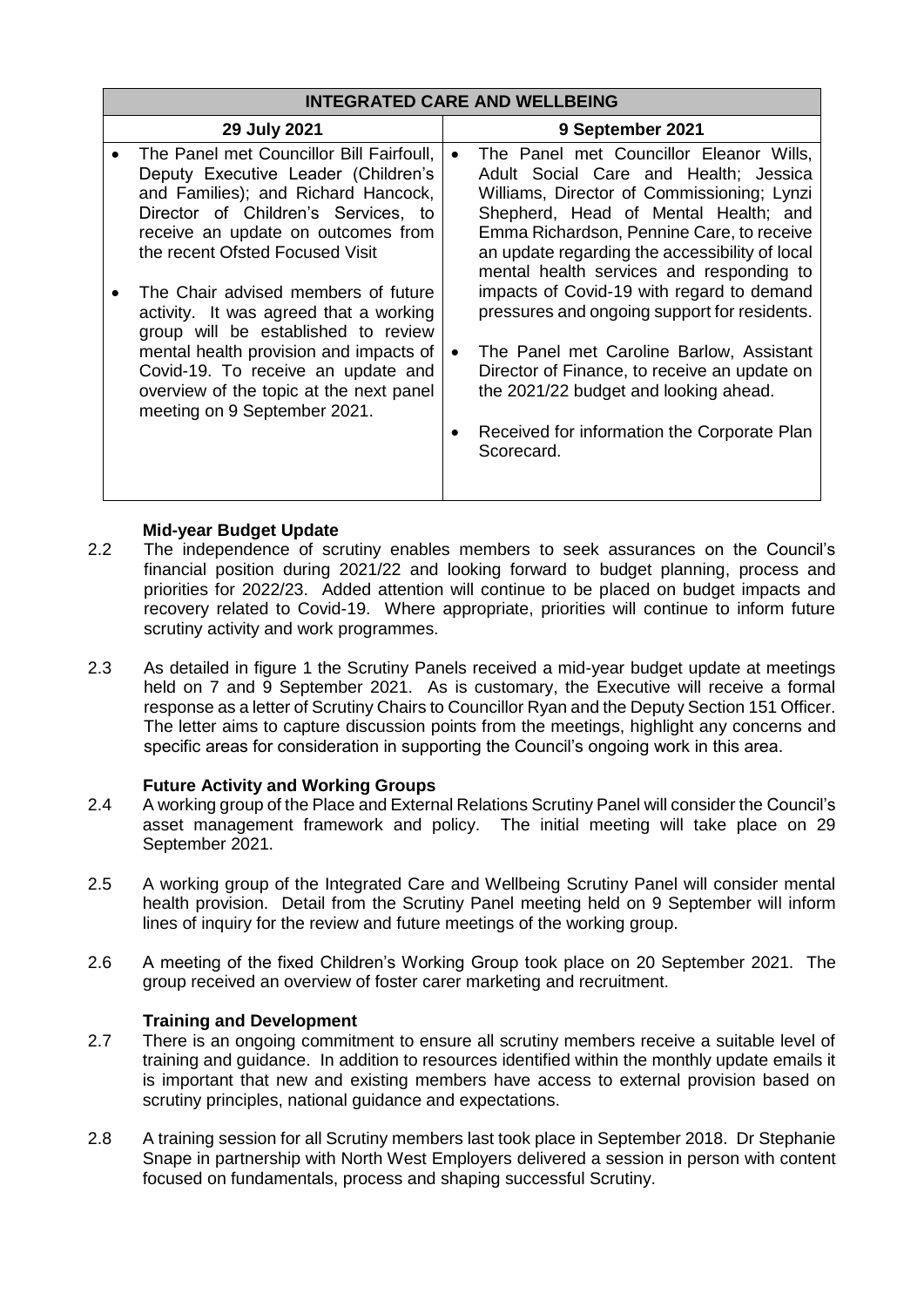- 2.9 In order to account for the time that has passed, panel members that are new to the Council and/or Scrutiny since 2018 have received an invitation to attend a training session on 4 October 2021.
- 2.10 The Centre for Governance and Scrutiny (CfGS) will deliver a one-off session to cover the following:
	- The role and potential impact of Scrutiny
	- Scrutiny adding value to policy shaping and performance
	- Support members to gain specific skills in essential aspects of Scrutiny
	- How Scrutiny works collaboratively and constructively with the Executive and officers

#### **Keeping Scrutiny Members Informed**

- 2.11 All Scrutiny Panel members receive a monthly update email, with the purpose of raising awareness to a variety of materials to support their role, provide access to scrutiny resources and the ongoing opportunity for councillors to contribute and share any open consultations and engagement exercises. This will continue to include a wide variety of topic areas for consideration.
- 2.12 The update email also includes links to Greater Manchester Priorities and the work of the Combined Authority Scrutiny Panels. This email provides a further opportunity to inform members how the work of scrutiny is shared and reported within the Council. The most recent update was sent in August 2021, **APPENDIX 1**.

### **3. RECOMMENDATIONS**

3.1 As set out on the front of the report.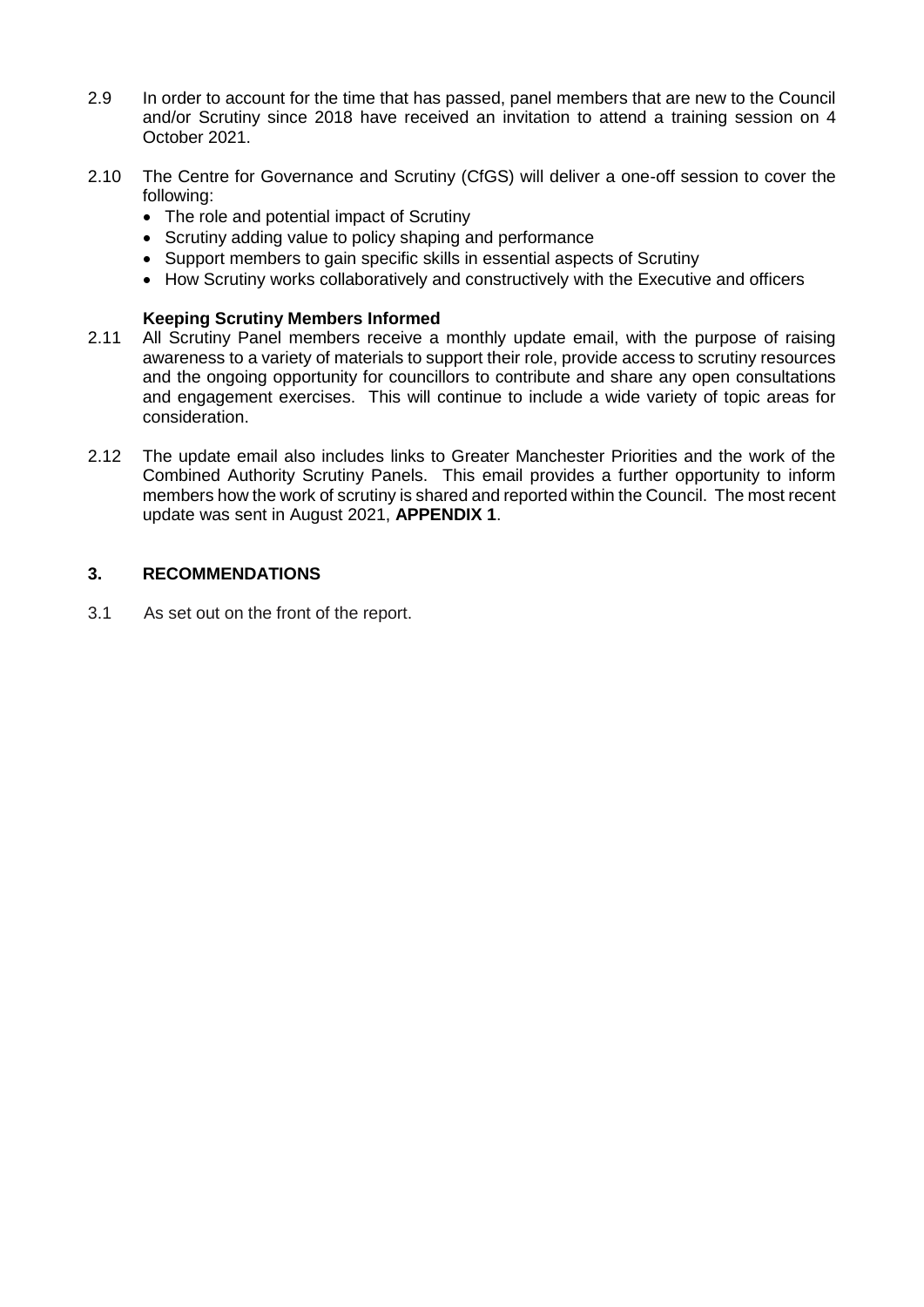

**Integrated Care** and Wellbeing Place and **External Relations** 



## **August 2021**

Welcome to the August 2021 Scrutiny Update.

The regular updates aim to keep you informed of upcoming activity, including engagement and consultation with regards to local, regional and national decision making. All of the open consultations listed below are available for you to access and complete, with the opportunity to raise greater community awareness and participation where possible. For further information and to have your say please follow the relevant links below.

I hope this is something you will continue to find useful and please let me know if you require any further information.

#### **(Please note, the Covid-19 information section is now at the end of this update)**

Things to be aware of:

#### **Healthwatch Tameside Coronavirus (Covid-19) Report –** [COVID-19 report 2021.pdf](https://www.healthwatchtameside.co.uk/sites/healthwatchtameside.co.uk/files/imageblock/COVID-19%20report%202021.pdf)  [\(healthwatchtameside.co.uk\)](https://www.healthwatchtameside.co.uk/sites/healthwatchtameside.co.uk/files/imageblock/COVID-19%20report%202021.pdf)

Healthwatch Tameside wanted to find out how the many changes were affecting people. The survey covered a wide range of topics and originally opened in May 2020. Periodic updates helped take account of changes to lockdowns and restrictions, with the survey closing in January 2021.

The Council's Integrated Care and Wellbeing Scrutiny Panel made a formal submission to the survey in July 2020. Scrutiny's response is included within appendices of the report.

**NHS 111 First posters for delivery in the community** – Tameside Hospital (T&G ICFT) have stock of [NHS 111 First](https://gbr01.safelinks.protection.outlook.com/?url=https%3A%2F%2Feu-west-1.protection.sophos.com%2F%3Fd%3D111.nhs.uk%26u%3DaHR0cHM6Ly8xMTEubmhzLnVrLw%3D%3D%26i%3DNWUwNWM1ZGI4MzJmZGIxNjQzYzY1ODRh%26t%3DdnRZak81R0VVa1FLVDFVR1JWTW1MSXVWSWFlQm9QbW5GOXV5L0ZvN0lJMD0%3D%26h%3D5e1957b3238147f08941a2d3bb3f057f&data=04%7C01%7Cpaul.thorpe%40tgh.nhs.uk%7C3037873cfeea410e04e808d93d30055f%7C5fefafe315cf4238ab5026e5ab7ba5ac%7C0%7C0%7C637608098722300816%7CUnknown%7CTWFpbGZsb3d8eyJWIjoiMC4wLjAwMDAiLCJQIjoiV2luMzIiLCJBTiI6Ik1haWwiLCJXVCI6Mn0%3D%7C1000&sdata=SYd%2Fbw8kr2z%2FPOpXoFfO8CrbuzZXu1zm8zDgwJXr3ZQ%3D&reserved=0) campaign marketing posters which they are keen to get out into the community. They would like as much help as possible from organisations displaying/sharing these posters. If you are able to do so, please contact [Paul.thorpe@tgh.nhs.uk](mailto:Paul.thorpe@tgh.nhs.uk) to arrange.

NHS 111 First reminds people who think they need the emergency department due to an urgent but not life-threatening medical need, to make sure they contact NHS 111 first rather than going straight to the emergency department. NHS 111 can now book people in to be seen quickly and safely in the emergency department. As well as this, NHS 111 is also able to direct, or book an appointment at Urgent Treatment Centres, GP practices, pharmacies, emergency dental services and other key services. To contact NHS 111 visit their website [111.nhs.uk](https://gbr01.safelinks.protection.outlook.com/?url=https%3A%2F%2Feu-west-1.protection.sophos.com%2F%3Fd%3D111.nhs.uk%26u%3DaHR0cHM6Ly8xMTEubmhzLnVrLw%3D%3D%26i%3DNWUwNWM1ZGI4MzJmZGIxNjQzYzY1ODRh%26t%3DdnRZak81R0VVa1FLVDFVR1JWTW1MSXVWSWFlQm9QbW5GOXV5L0ZvN0lJMD0%3D%26h%3D5e1957b3238147f08941a2d3bb3f057f&data=04%7C01%7Cpaul.thorpe%40tgh.nhs.uk%7C3037873cfeea410e04e808d93d30055f%7C5fefafe315cf4238ab5026e5ab7ba5ac%7C0%7C0%7C637608098722310765%7CUnknown%7CTWFpbGZsb3d8eyJWIjoiMC4wLjAwMDAiLCJQIjoiV2luMzIiLCJBTiI6Ik1haWwiLCJXVCI6Mn0%3D%7C1000&sdata=lx7YB60pyu1JlvfGJib35r7YHCNtetJHFEHgyfDV6X8%3D&reserved=0) or call 111. It is available 24 hours a day, 7 days a week.

#### **Local Engagement and Consultations**

**Daytime Services Consultation -** Over the last twelve months, Tameside Council has reviewed its provision of daytime activities across Adults Social Care. This work has produced a high level strategy which aims to provide a clear set of principles and actions to support the continued development of daytime opportunities in the borough. The Council is keen to hear the views of service users and members of the public on the draft strategy. Closing Date: **24 August 2021**. [Daytime Services Consultation \(tameside.gov.uk\)](https://www.tameside.gov.uk/tbc/daytimeservicesconsultation)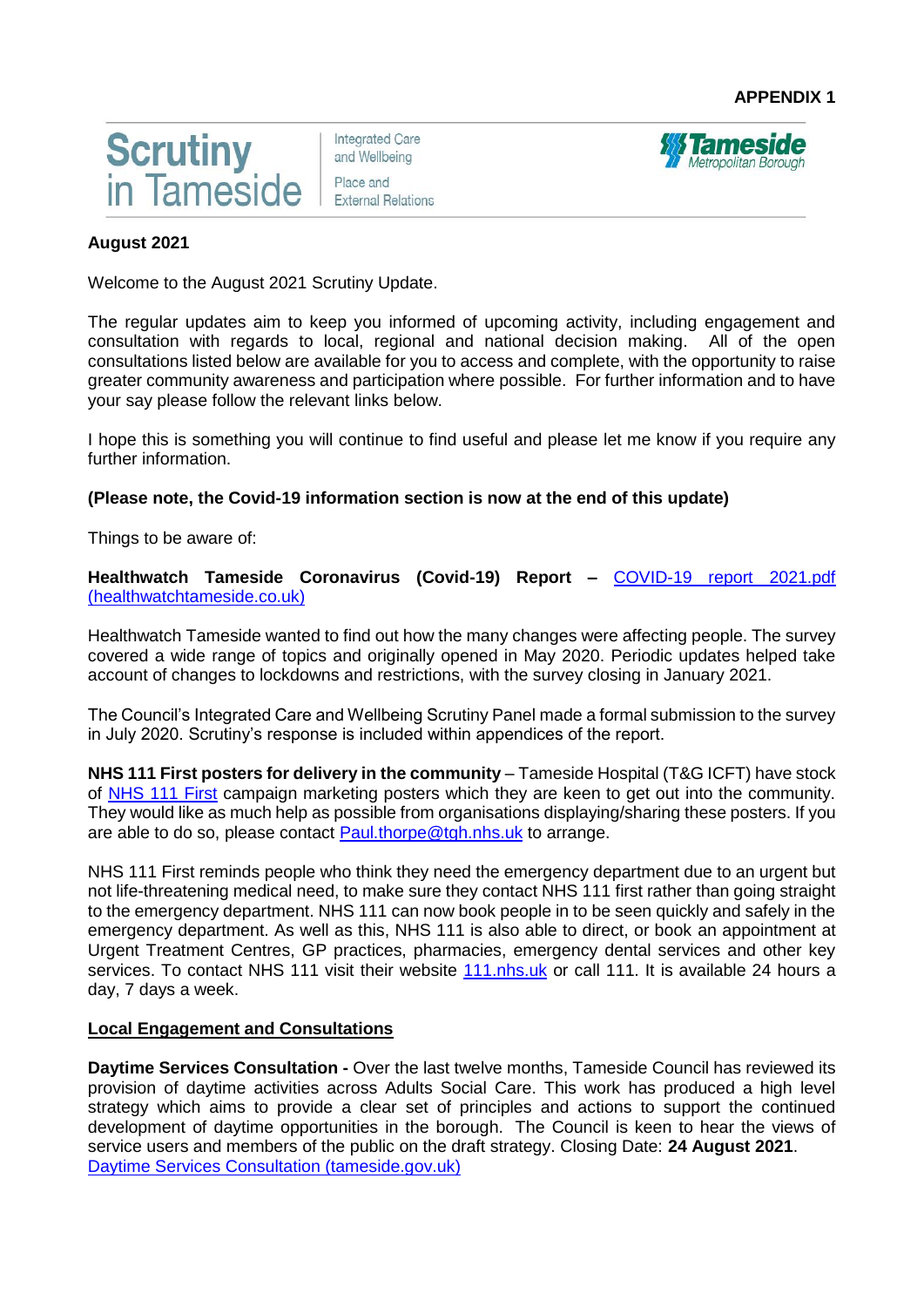**Customer Services Review -** Tameside Council is seeking views on proposed changes to its faceto-face Customer Services. The way that customers access services has changed over recent years, due to changes in technological advancements and increasing access as well as the Covid-19 pandemic. Since March 2020, due to the Covid-19 pandemic no face-to-face Customer Service function has been offered. Residents wishing to contact the Council have had to make contact via other channels, including telephone, email or Webchat via the Council website.

These circumstances of accelerated change combined with decreasing budgets have presented an opportunity to review the way we deliver services. Changes to the way that face-to-face Customer Service is provided are being proposed. The proposed service model for the future would be based on providing the most appropriate access channel according to customers' requirements. It would be very similar to the current offer but with the addition of face-to-face contact where necessary and only for those where other channels would not be suitable. The Council is seeking your views on these proposals. Closing date: **19 September 2021**.

[Customer Services Review Consultation \(tameside.gov.uk\)](https://www.tameside.gov.uk/tbc/customerservicesreviewconsultation)

**Survey for Users of Mental Health Services -** This new survey is for people who are using (or trying to use) mental health services and their carers.

Healthwatch Tameside want to hear about your experiences of mental health services at the moment. This anonymous feedback will be used to influence the care provided by local services in the future. Closing date: **24 September 2021**.

[Survey for people who are mental health service users and their carers \(smartsurvey.co.uk\)](https://www.smartsurvey.co.uk/s/HWTMentalHealth2021/)

**Foster Care Offer Consultation -** Tameside Council is proposing a new Foster Care Offer. The main aim of this is to support and retain existing foster carers and attract more foster carers so that Tameside can build its proportion of in-house local placements for cared for children. Following a review of the offer in 2020, it found possible improvements that could be made to help Tameside's ambition to deliver a good fostering offer, including bringing fees in line with competitive rates, improving the level of support to foster carers and improving the training and development model. Closing date: **27 September 2021**.

[Foster Care Offer Consultation \(tameside.gov.uk\)](https://www.tameside.gov.uk/tbc/fostercareofferconsultation)

**Waste Policy Consultation -** Tameside Council are consulting with residents on proposed amendments to our Waste Policy, which highlights the responsibilities of ourselves and the public in regards to waste collection and recycling across the borough. Closing date: **20 October 2021**. [Waste Policy Consultation 2021 \(tameside.gov.uk\)](https://www.tameside.gov.uk/wastepolicy2021)

**Tameside Community Cohesion Questionnaire –** A cohesive community is a diverse society where people from all backgrounds feel that they belong and are valued, enjoy similar life opportunities, and interact with other groups. A cohesive community is one that has moved beyond an "us" and "them" narrative to one where there is trust and interaction between different groups.

Tameside Council would like to hear about your thoughts and experiences of community cohesion in the borough. This will help us to better understand the topic in Tameside. Closing date: **Ongoing**. <https://www.surveymonkey.co.uk/r/TMBCCommunityCohesionsurvey>

**Barriers to Accessing Information and Services -** Diversity Matters North West are conducting a survey on the "Barriers to Accessing Information" that people face across Tameside and Glossop. This is particularly in relation to language barriers, and in the context of Covid-19, but barriers could also include digital access, gate-keeping, "red-tape", difficulties identifying the correct service, slow response times by services etc.

The Tameside and Glossop Inequalities Reference Group have invited Diversity Matters North West to conduct this survey as part of a wider research and engagement process into these barriers across the locality. The responses, analysis and recommendations will inform an action report which will be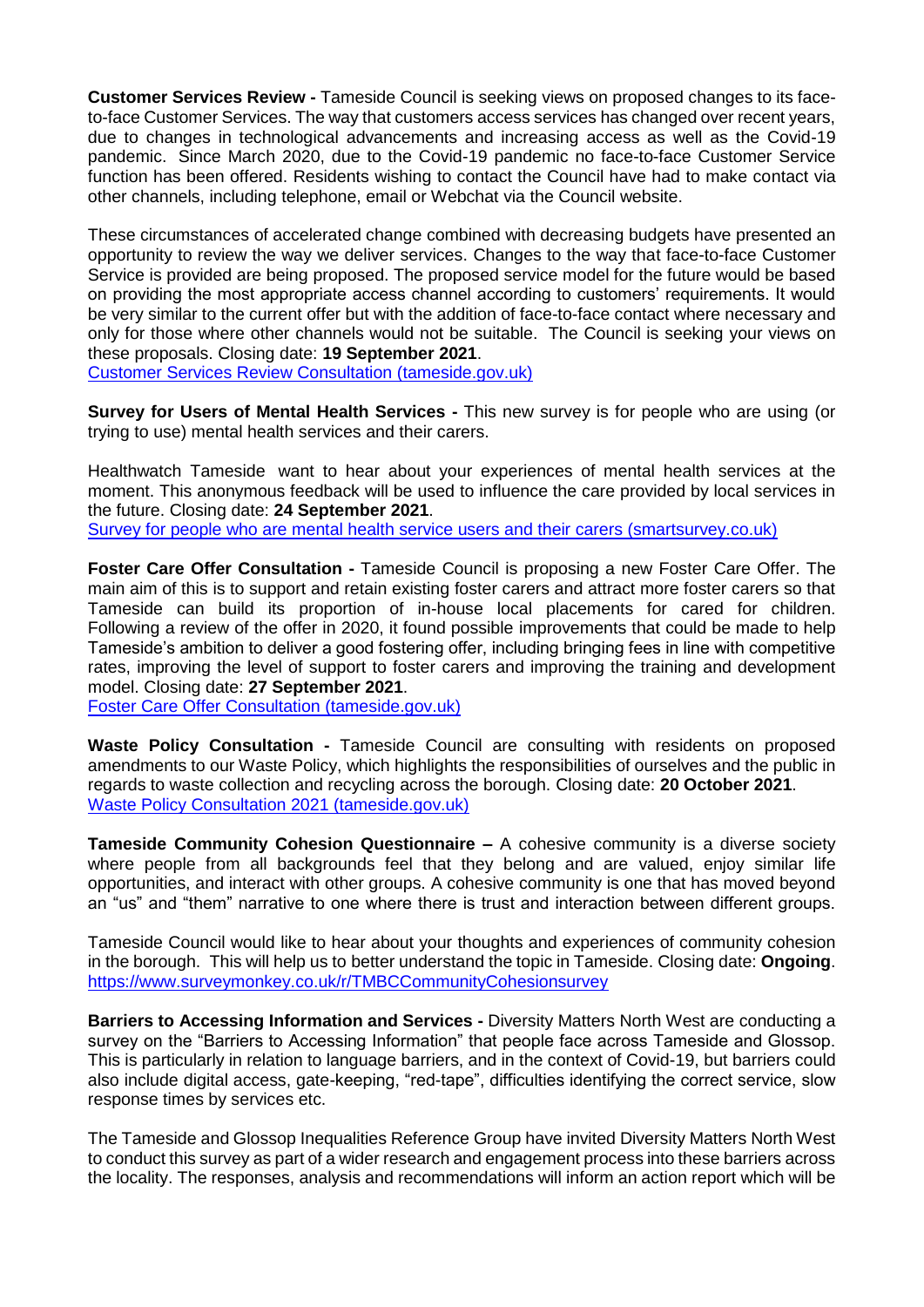delivered through the governance processes of the Tameside and Glossop Strategic Commission. Closing date: **Ongoing**.

[Barriers to Accessing Information Questionnaire \(office.com\)](https://forms.office.com/pages/responsepage.aspx?id=NWSF4YGBkE2b_yKaOPPjCt05wS4ucD5Bgxs4OF0NJnlUQkxIUU5aVUtSWFlRQzVYVlRRTEkzMUhVVi4u)

**Self-isolation survey** – Tameside Council are conducting a survey to better understand the barriers and challenges that people may face when asked to self-isolate due to coronavirus. Self-isolation is when you do not leave your home because you have or might have coronavirus (COVID-19). You are typically asked to self-isolate for at least 10 days. This helps stop the virus spreading to other people. The reasons people are asked to self-isolate are because they have tested positive for coronavirus and been asked to self-isolate, a member of your household has tested positive for coronavirus, or you have been identified by the NHS Track and Trace as a contact of someone who tested positive. A better understanding of the barriers and challenges people face to self-isolation can help us to better support local people to self-isolate. Closing date: **Ongoing**. <https://www.surveymonkey.co.uk/r/tmbcselfisolation>

**General Feedback About Health and Care Services -** This new survey is about general use of health and care services. Please help Healthwatch Tameside by telling them about any services you have used recently, that you haven't included in a survey response before. What went well? What could be improved? Closing date: **Ongoing**

[Health and care feedback survey 2021 \(surveymonkey.co.uk\)](https://www.surveymonkey.co.uk/r/HWTgeneral21)

## **Regional Engagement and Consultations**

**Let's talk about wildfires** – Greater Manchester Fire & Rescue Service would like to find out what the public think about wildfire. They would like to find out what people think is the cause of wildfires, what should be the consequence of negative actions around wildfires, your concerns and what should be done to prevent them from happening. Closing date: **31 August 2021.**  <https://www.gmconsult.org/strategy-team/public-perception-of-wildfire/>

**Dementia Call for Evidence – Black African and Caribbean People In Greater Manchester** – The African Caribbean Care Group (ACCG) want to understand the dementia support and information provision to Black African and Caribbean people in Greater Manchester. Questions can be answered by either carers or people living with dementia. The Dementia Call for Evidence Survey covers 4 areas of a person's Dementia journey: Diagnosing well, living well, supporting well and end of life. This consultation is **ongoing.** <https://www.accg.org.uk/dementia-surveys/>

#### **National Engagement and Consultations**

There are currently a number of pieces of work being led by government departments and agencies that you may wish to take part in. For further information and to have your say please follow the relevant links below:

**Census 2021 Outputs: content, design and release phase proposals -** The census is a survey that happens every 10 years and gives a picture of all the people and households in England and Wales. All kinds of organisations, from local authorities to charities, use the information to help provide the services we all need, including transport, education, and healthcare.

The census has always changed with the times to better meet users' needs, make better use of technology, introduce new questions, and change or replace existing questions. To enable us at the Office for National Statistics (ONS) to meet these changing needs, we engage with data users throughout the development cycle of the census.

This consultation is part of that engagement process. The UK Statistics Authority would like to hear your feedback on the proposals outlined throughout the questionnaire.

These proposals cover the release of census data and a proposed programme of analysis, to draw insights from that data. They welcome contributions from all census users, from those who are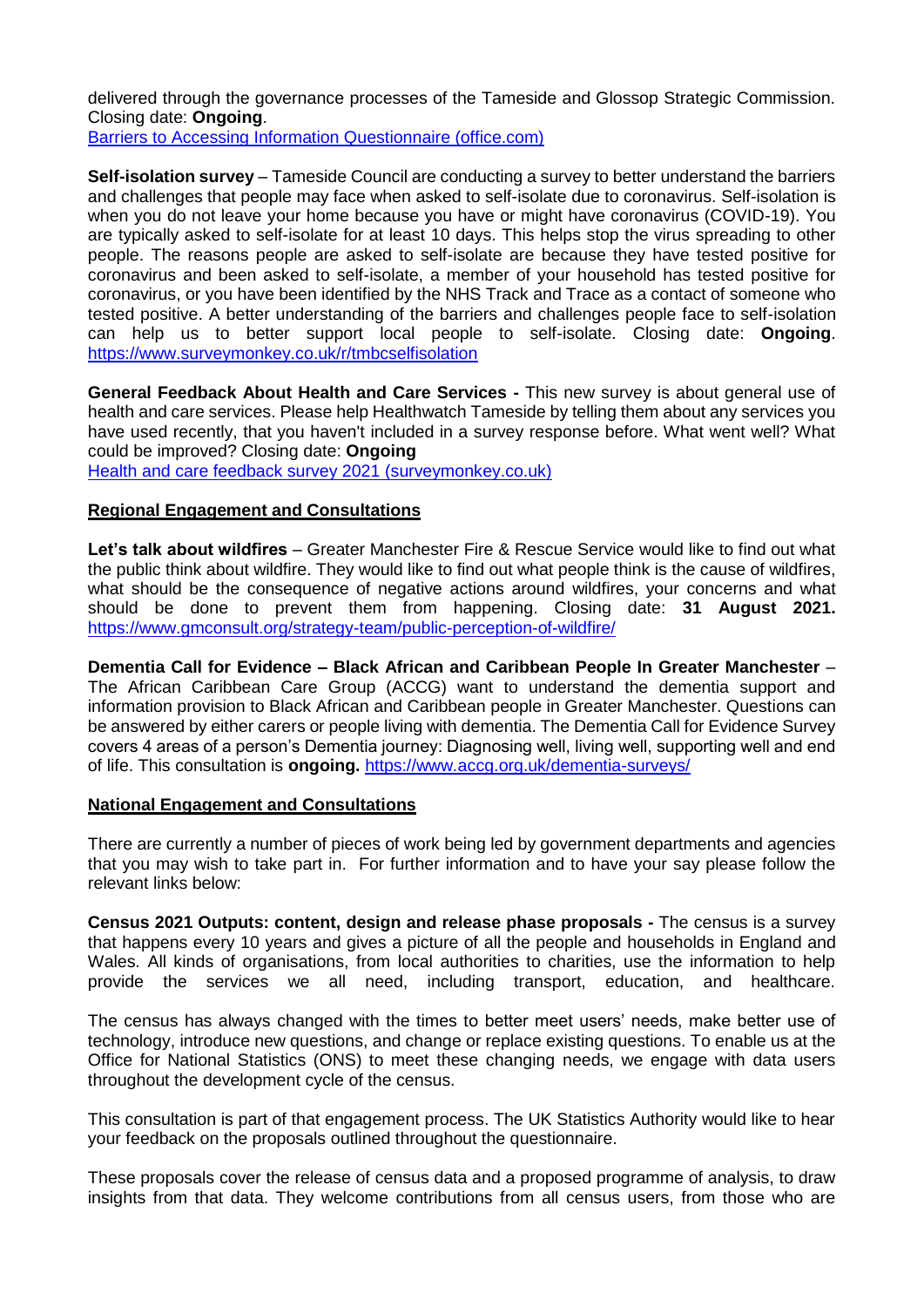experienced users of census data to those who are looking to use census data for the first time. Closing date: **5 October 2021**.

<https://consultations.ons.gov.uk/external-affairs/census-2021-outputs-consultation/>

All live and past consultations are available for viewing at the **[Big Conversation](https://www.tameside.gov.uk/tbc)** pages on the Council's website.

#### **Regional Scrutiny**

The links below provide you with access to the most recent meeting papers for each of the GMCA Scrutiny Panels.

[Corporate Issues & Reform Overview & Scrutiny](https://democracy.greatermanchester-ca.gov.uk/ieListMeetings.aspx?CommitteeId=216)

[Economy, Business Growth & Skills Overview & Scrutiny](https://democracy.greatermanchester-ca.gov.uk/ieListMeetings.aspx?CommitteeId=148)

[Housing, Planning & Environment Overview & Scrutiny](https://democracy.greatermanchester-ca.gov.uk/ieListMeetings.aspx?CommitteeId=247)

## **Scrutiny Resources**

I will look to share any available material to support you in your role during the course of the year.

Publications:

- [2020-21 Annual Survey of Overview and Scrutiny in Local Government \(CfGS\)](https://www.cfgs.org.uk/wp-content/uploads/CfGS-Annual-Survey-2020-21-WEB-SINGLE.pdf)
- [Scoping the role of local authorities in the provision of electric vehicle charging infrastructure](https://www.local.gov.uk/publications/scoping-role-local-authorities-EV)
- [Must know: Treatment and recovery for people with drug and alcohol problems](https://www.local.gov.uk/publications/must-know-treatment-and-recovery-people-drug-or-alcohol-problems)
- [Council's role supporting the digital skills pipeline](https://www.local.gov.uk/publications/councils-role-supporting-digital-skills-pipeline)

## **COVID-19 (Coronavirus) Update**

The following are some critical sources of information from the government which are updated regularly:

- Updated figures on the number of Coronavirus cases and numbers vaccinated here: <https://coronavirus.data.gov.uk/>
- Guidance on restrictions and how to protect yourself or check if you need medical help: <https://www.gov.uk/coronavirus>
- Information on self-isolation here: [https://www.gov.uk/government/publications/covid-19-stay-at](https://www.gov.uk/government/publications/covid-19-stay-at-home-guidance/stay-at-home-guidance-for-households-with-possible-coronavirus-covid-19-infection)[home-guidance/stay-at-home-guidance-for-households-with-possible-coronavirus-covid-19](https://www.gov.uk/government/publications/covid-19-stay-at-home-guidance/stay-at-home-guidance-for-households-with-possible-coronavirus-covid-19-infection) [infection](https://www.gov.uk/government/publications/covid-19-stay-at-home-guidance/stay-at-home-guidance-for-households-with-possible-coronavirus-covid-19-infection)
- Covid-19 advice for employees, employers and businesses here: <https://www.gov.uk/guidance/working-safely-during-coronavirus-covid-19>

There is also guidance available on our own local websites as detailed below:

Tameside Council - [www.tameside.gov.uk/coronavirus](http://www.tameside.gov.uk/coronavirus) - includes links to service change information, how to volunteer, support for businesses, council tax recovery, mental health support, wellbeing, how to contact the Council for support and more.

NHS Tameside & Glossop CCG - [www.tamesideandglossopccg.org/](http://www.tamesideandglossopccg.org/) link on homepage

Tameside & Glossop Integrated Care NHS Foundation Trust - [www.tamesidehospital.nhs.uk/](http://www.tamesidehospital.nhs.uk/) information on homepage